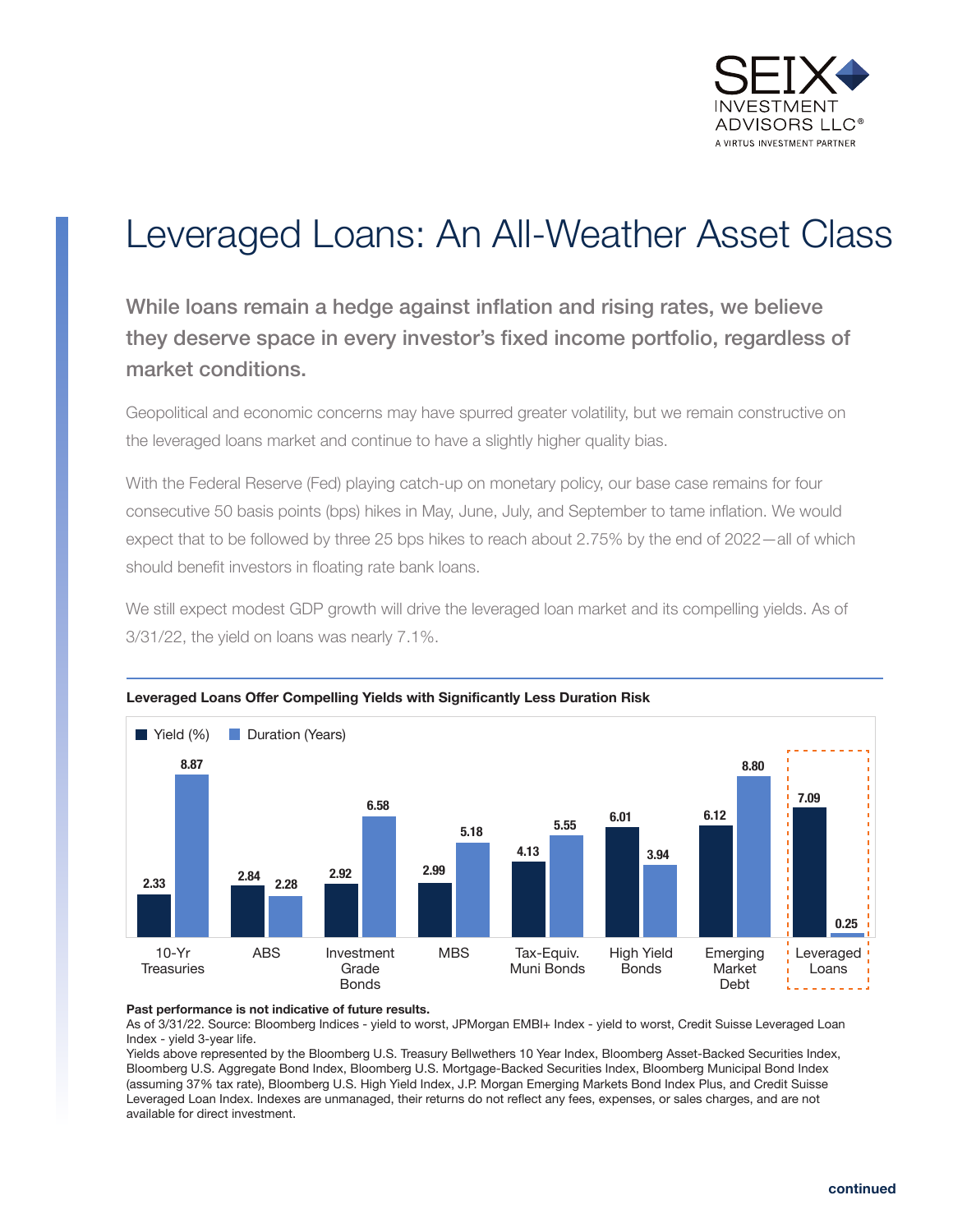# **FUNDAMENTALS, TECHNICALS, AND VALUATIONS ALL FAVORABLE**

| <b>Positive Fundamentals</b>                                                                                                                                                                                                                                                                                                                                                                                                                                                                                                                                                                                                                 | <b>Positive Technicals</b>                                                                                                                                                                                                                                                                                                                                                                                                                                                                                                                                                                                                                                                                                                                     | <b>Favorable Valuations</b>                                                                                                                                                                                                                                                                                                                                                                                                                                                                                                                                           |  |  |  |  |  |  |
|----------------------------------------------------------------------------------------------------------------------------------------------------------------------------------------------------------------------------------------------------------------------------------------------------------------------------------------------------------------------------------------------------------------------------------------------------------------------------------------------------------------------------------------------------------------------------------------------------------------------------------------------|------------------------------------------------------------------------------------------------------------------------------------------------------------------------------------------------------------------------------------------------------------------------------------------------------------------------------------------------------------------------------------------------------------------------------------------------------------------------------------------------------------------------------------------------------------------------------------------------------------------------------------------------------------------------------------------------------------------------------------------------|-----------------------------------------------------------------------------------------------------------------------------------------------------------------------------------------------------------------------------------------------------------------------------------------------------------------------------------------------------------------------------------------------------------------------------------------------------------------------------------------------------------------------------------------------------------------------|--|--|--|--|--|--|
| • Fundamentals continue to<br>improve for most sectors,<br>although we are seeing<br>increased signs of margin<br>pressure. Top-line growth is<br>exceeding EBITDA growth,<br>leading us to favor companies<br>carrying less leverage.<br>• Going forward, we believe<br>default rates will remain low<br>through 2022, assuming we<br>continue to recover from the<br>pandemic, while the Fed begins<br>to transition into a higher interest<br>rate regime.<br>• Against that backdrop, we focus<br>on companies with significant<br>liquidity and asset bases, that we<br>believe can bridge the gap to a<br>more normalized environment. | • We expect technicals for<br>secondary loans to remain well<br>supported as we anticipate<br>stronger inflows driven by<br>concerns around rising interest<br>rates, collateralized loan<br>obligation (CLO) creation, as<br>well as mergers & acquisitions<br>and bond-for-loan takeout<br>activity to persist.<br>• In the first quarter of 2022,<br>loan mutual funds experienced<br>strong inflows of \$21.1 billion,<br>which followed \$46.5 billion of<br>inflows in 2021.<br>• New CLO formation and<br>existing CLOs provide<br>significant technical support to<br>the market, as CLO issuance<br>remains solid, but not as robust<br>as 2021, which was expected.<br>In FY2021, \$184 billion U.S.<br>CLOs priced, ex-refinancing. | • Leveraged loan yields are at<br>$7.1\%$ <sup>1</sup> – compelling from a risk/<br>reward perspective.<br>• Leveraged loans offer investors<br>the potential for income and<br>capital appreciation. Additionally,<br>as a floating rate asset class,<br>loans offer a hedge against rising<br>interest rates.<br>• Amid rising inflationary<br>expectations, loans ranked first<br>in their correlation with inflation<br>across various asset classes and<br>strategies <sup>2</sup> , which implies they<br>may potentially offer a hedge to<br>rising inflation. |  |  |  |  |  |  |
| <sup>1</sup> Credit Suisse Leveraged Loan Index – 3/31/22 Yield (3-vear life)                                                                                                                                                                                                                                                                                                                                                                                                                                                                                                                                                                |                                                                                                                                                                                                                                                                                                                                                                                                                                                                                                                                                                                                                                                                                                                                                |                                                                                                                                                                                                                                                                                                                                                                                                                                                                                                                                                                       |  |  |  |  |  |  |

'Credit Suisse Leveraged Loan Index – 3/31/22 Yield (3-year life).<br><sup>2</sup>According to Morningstar data on 100 different asset classes and strategies over 20 years ended December 31, 2021, loans ranked first in their correlation to inflation. Inflation is represented by the Morningstar/Ibbotson SBBI Inflation Index, which tracks U.S. inflation.

# **LOANS ARE WELL POSITIONED FOR ANOTHER ROBUST YEAR, AS RISING RATES DRIVE STRONG RETAIL FUND FLOWS**



**Past performance is not indicative of future results.** Source: JPMorgan, Credit Suisse

## **Loan Spreads Still Remain Wide to Historical Levels**



**Past performance is not indicative of future results.** Source: JPMorgan, Credit Suisse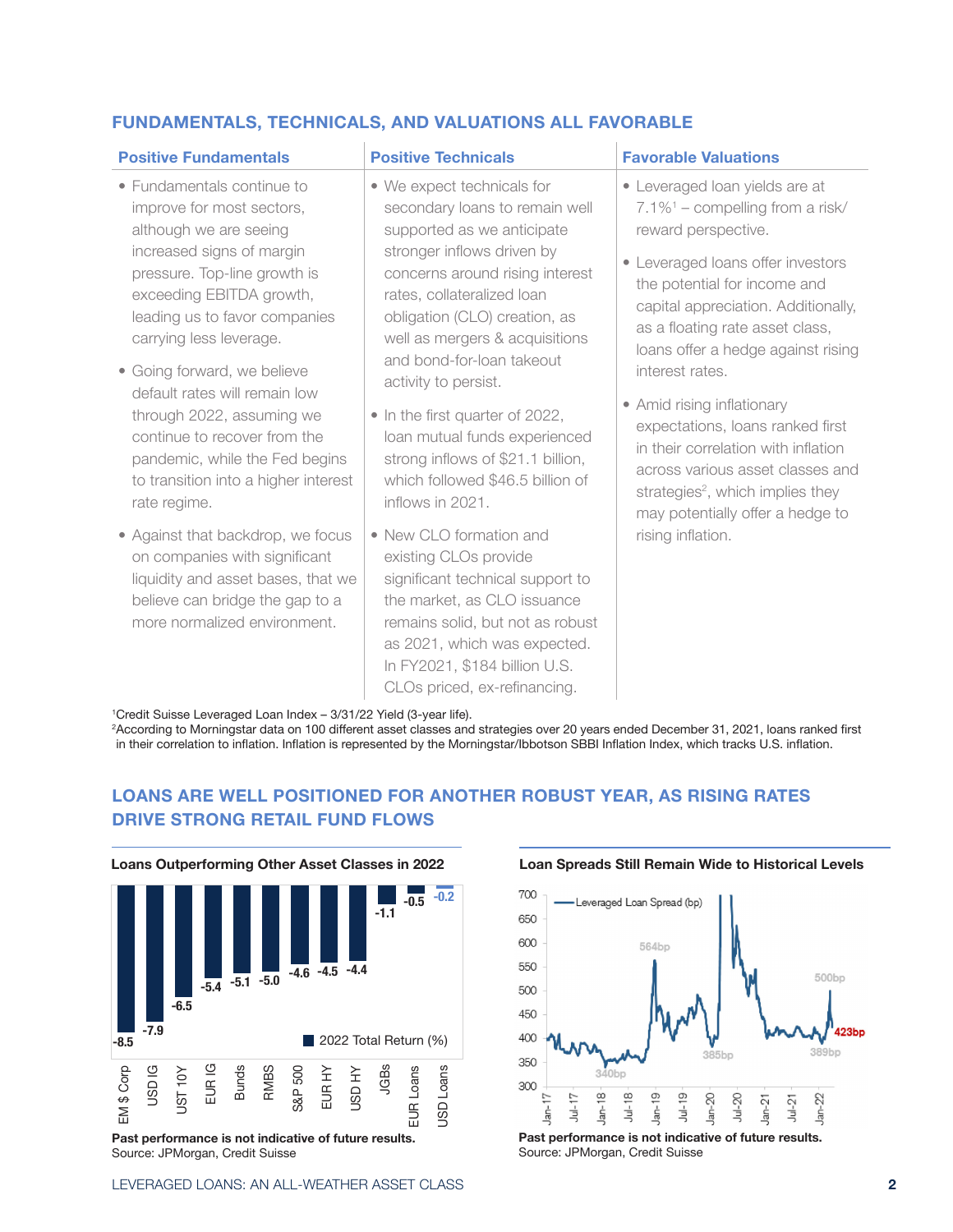# **LOANS AS AN ALL-WEATHER FIXED-INCOME ALLOCATION**

While it may be easy to see the attraction of floating rate loans in a rising rate environment, it should be noted that loans did very well in the declining rate environment of the last 15 years. In fact, over the last 30 years, loans experienced only two down years—2008 (the global financial crisis) and a slight downturn in 2015 (when there was a big sell-off in energy), according to Credit Suisse. All of which explains why loans' attractive return per unit of risk have drawn institutional investment through various market cycles.

|                         | Annualized<br><b>Return</b> | <b>Standard</b><br><b>Deviation</b> | Return per<br><b>Unit of Risk</b> | <b>Rolling 3-Year Periods</b> |           |            |
|-------------------------|-----------------------------|-------------------------------------|-----------------------------------|-------------------------------|-----------|------------|
|                         |                             |                                     |                                   | <b>Best</b>                   | Worst     | % Negative |
| Leveraged Loans         | 5.79%                       | 5.39%                               | 1.0                               | 17.5%                         | $-8.0\%$  | 3%         |
| <b>High Yield Bonds</b> | 7.50%                       | 8.24%                               | 0.9                               | 26.1%                         | $-7.6\%$  | 6%         |
| Large-Cap Equity        | 10.38%                      | 14.43%                              | 0.7                               | 32.8%                         | $-16.1%$  | 18%        |
| Small-Cap Equity        | 9.70%                       | 19.06%                              | 0.5                               | 29.6%                         | $-17.8\%$ | 14%        |

### **Loans and High Yield vs. Equities (1/1/92-3/31/22)**

**Past performance is not indicative of future results.** 

The High Yield, Leveraged Loan, Large Cap Equity and Small Cap Equity Markets are represented by the Bloomberg U.S. Corporate High Yield Bond Index, Credit Suisse Leveraged Loan Index, S&P 500® Index, and Russell 2000® Index, respectively. Returns were calculated using monthly data and begin with the inception of the Credit Suisse Leveraged Loan Index on 1/1/92. Indexes defined in appendix. Source: Credit Suisse, Standard & Poor's, FTSE Russell, Bloomberg.

Remember: the loan market is also an income asset class and should be considered more than a rate hedge. Should rates continue to rise, active managers have the ability (and agility) to adjust to credit, liquidity, and trading risks that come with leveraged loans at different parts of the business cycle.

Seix Investment Advisors has the flexibility, agility, and tools to pivot toward under-researched opportunities and relative values, especially as macro risks intensify. The firm maintains strict controls around portfolio construction, sell discipline, and trading strategy to mitigate downside exposure. It also invests a great deal of effort in identifying and measuring risk. That includes careful attention to increased liquidity and solvency risks.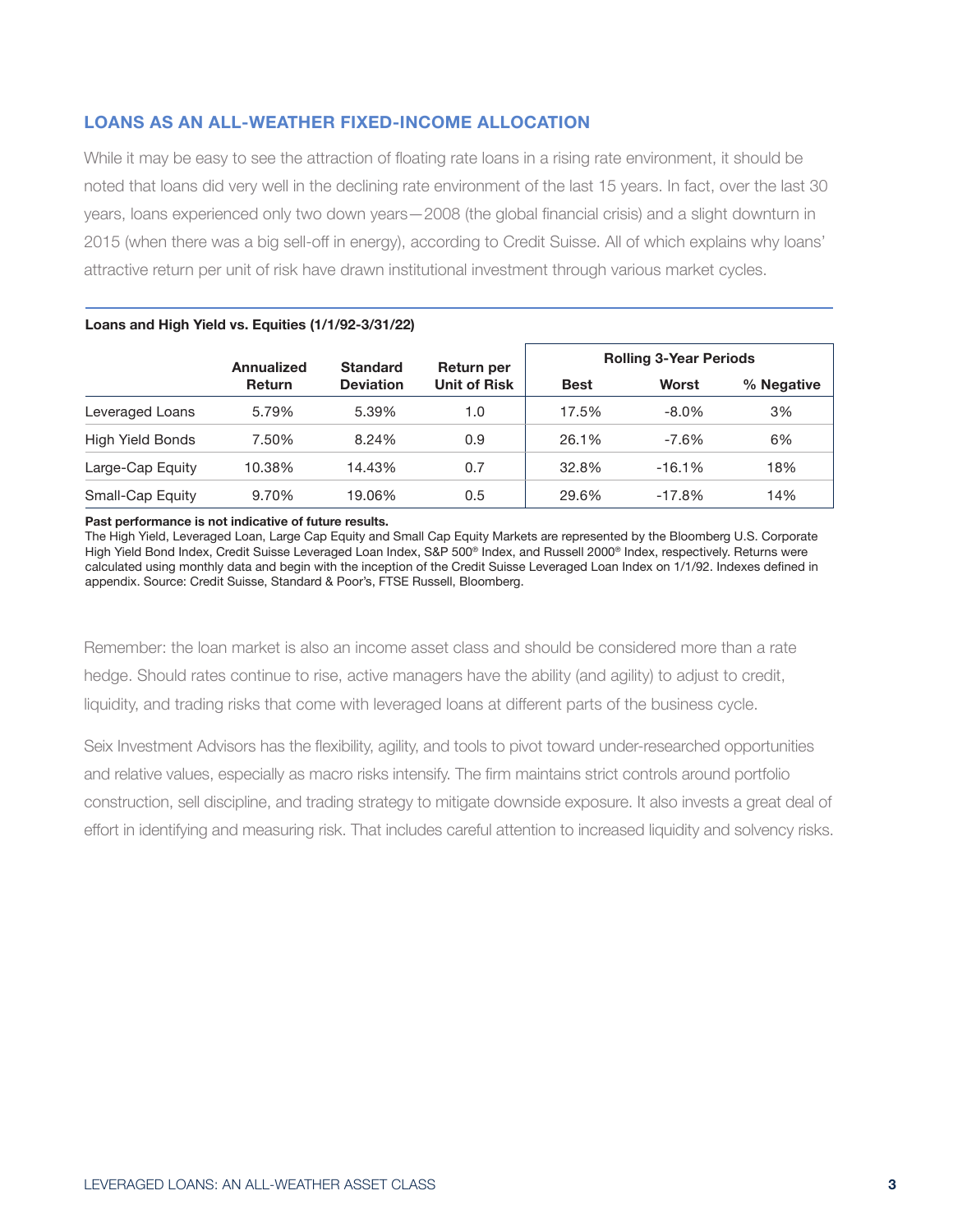#### About Seix Investment Advisors LLC

Seix Investment Advisors is an investment management boutique focused exclusively on managing fixed income strategies since 1992. Seix seeks to generate competitive absolute and relative risk-adjusted returns over the full market cycle through a bottom-up focused, top-down aware process. Seix employs multi-dimensional approaches based on strict portfolio construction methodology, sell disciplines, and trading strategies with prudent risk management as a cornerstone.

#### **INDEX AND INVESTMENT TERM DEFINITIONS**

The **Bloomberg U.S. Aggregate Bond Index** measures the U.S. investment grade fixed rate bond market. The index is calculated on a total return basis. **Bloomberg U.S. Corporate High Yield Bond Index** is an unmanaged market value-weighted index that covers the universe of fixed rate, non-investment grade debt. The **Bloomberg U.S. Corporate Index** is a broad-based benchmark that measures the investment grade, U.S. dollar-denominated, fixed-rate, taxable corporate bond market. It includes USD-denominated securities publicly issued by U.S. and non-U.S. industrial, utility, and financial issuers that meet specified maturity, liquidity, and quality requirements. **Credit Suisse Leveraged Loan Index** is a market-weighted index that tracks the performance of institutional leveraged loans. The **Russell 2000® Index** is a market capitalization-weighted index of the 2,000 smallest companies in the Russell Universe, which comprises the 3,000 largest U.S. companies. The index is calculated on a total return basis with dividends reinvested. The index is unmanaged, its returns do not reflect any fees, expenses, or sales charges, and is not available for direct investment. **Bloomberg U.S. Mortgage-Backed Securities (MBS) Index** measures agency mortgagebacked pass-through securities (fixed-rate and hybrid ARM) issued by GNMA, FNMA, and FHLMC. The index is calculated on a total return basis. **Bloomberg U.S. Treasury Bill 1-3 Month Index** is an unmanaged index which includes all publicly issued zero-coupon U.S. Treasury Bills that have a remaining maturity of less than 3 months and more than 1 month. **Bloomberg U.S. Treasury Bellwethers** indices track on-the-run U.S. Treasury issuance for the 3m, 6m, 2y, 3y, 5y, 10y, and 30y issues. **Bloomberg Asset-Backed Securities Index** include pass-through, bullet, and controlled amortization structures. The **ABS Index** includes only the senior class of each ABS issue and the ERISA-eligible B and C tranche. **Bloomberg CMBS Investment Grade Aaa Index** is the Aaa component of the CMBS: ERISA Eligible index, which includes investment grade securities that are ERISA eligible under the underwriter's exemption. **Bloomberg Municipal Bond Index** is a rules-based, market-value-weighted index engineered for the long-term tax-exempt bond market. **J.P. Morgan Emerging Markets Bond Index Plus (EMBI+)** is a traditional, market capitalization weighted USD denominated sovereign emerging markets index with a unique liquidity ranking methodology to provide investors with the most liquid set of issues within the asset class. The **S&P 500® Index** is a free-float market capitalizationweighted index of 500 of the largest U.S. companies. The index is calculated on a total return basis with dividends reinvested. The index is unmanaged, its returns do not reflect any fees, expenses, or sales charges, and is not available for direct investment.

A **Basis Point (bp)** is equal to 0.01%. **Collateralized Loan Obligations** are securities backed by a pool of assets often low-rated corporate loans. **Credit Ratings** noted herein are calculated based on S&P, Moody's, and Fitch ratings. Generally, ratings range from AAA, the highest quality rating, to D, the lowest, with BBB and above being called investment grade securities. BB and below are considered below investment grade securities. If the ratings from all three agencies are available, securities will be assigned the median rating based on the numerical equivalents. If the ratings are available from only two of the agencies, the more conservative of the ratings will be assigned to the security. If the rating is available from only one agency, then that rating will be used. Ratings do not apply to a fund or to a fund's shares. Ratings are subject to change. **Default Rate** is most commonly referred to as the percentage of loans that have been charged off after a prolonged period of missed payments. Defaulted loans are typically written off from an issuer's financial statements and transferred to a collection agency. In some cases, a default rate may also be a higher interest rate charged to a borrower after a specified number of missed payments occur. **Interest Coverage Ratio** is a debt ratio and profitability ratio used to determine how easily a company can pay interest on its outstanding debt. **Effective Duration** is the change in the value of a fixed income security that will result from a 1% change in interest rates while taking into account the way changes in rates will affect the expected cash flows of any bond with an embedded option such as call or prepayment option. This measure assigns a probability to the exercise of a call option, where applicable, based on specified shifts in the yield curve. Duration is expressed as a number of years, and generally, the larger the duration, the greater the interest rate risk or reward for a portfolio's underlying bond prices.

#### **IMPORTANT RISK CONSIDERATIONS:**

**Credit & Interest:** Debt instruments are subject to various risks, including credit and interest rate risk. The issuer of a debt security may fail to make interest and/or principal payments. Values of debt instruments may rise or fall in response to changes in interest rates, and this risk may be enhanced with longer-term maturities. **Bank Loans:** Bank loans may be unsecured or not fully collateralized, may be subject to restrictions on resale, may be less liquid and may trade infrequently on the secondary market. Bank loans settle on a delayed basis; thus, sale proceeds may not be available to meet redemptions for a substantial period of time after the sale of the loan. **High Yield Fixed Income Securities:** There is a greater risk of issuer default, less liquidity, and increased price volatility related to high yield securities than investment grade securities. **Market Volatility:** The value of the securities in the portfolio may go up or down in response to the prospects of individual companies and/or general economic conditions. Price changes may be short- or long-term. Local, regional or global events such as war, acts of terrorism, the spread of infectious illness or other public health issue, recessions, or other events could have a significant impact on the portfolio and its investments, including hampering the ability of the portfolio's manager(s) to invest the portfolio's assets as intended.

The commentary is the opinion of the subadviser. This material has been prepared using sources of information generally believed to be reliable; however, its accuracy is not guaranteed. Opinions represented are subject to change and should not be considered investment advice or an offer of securities.